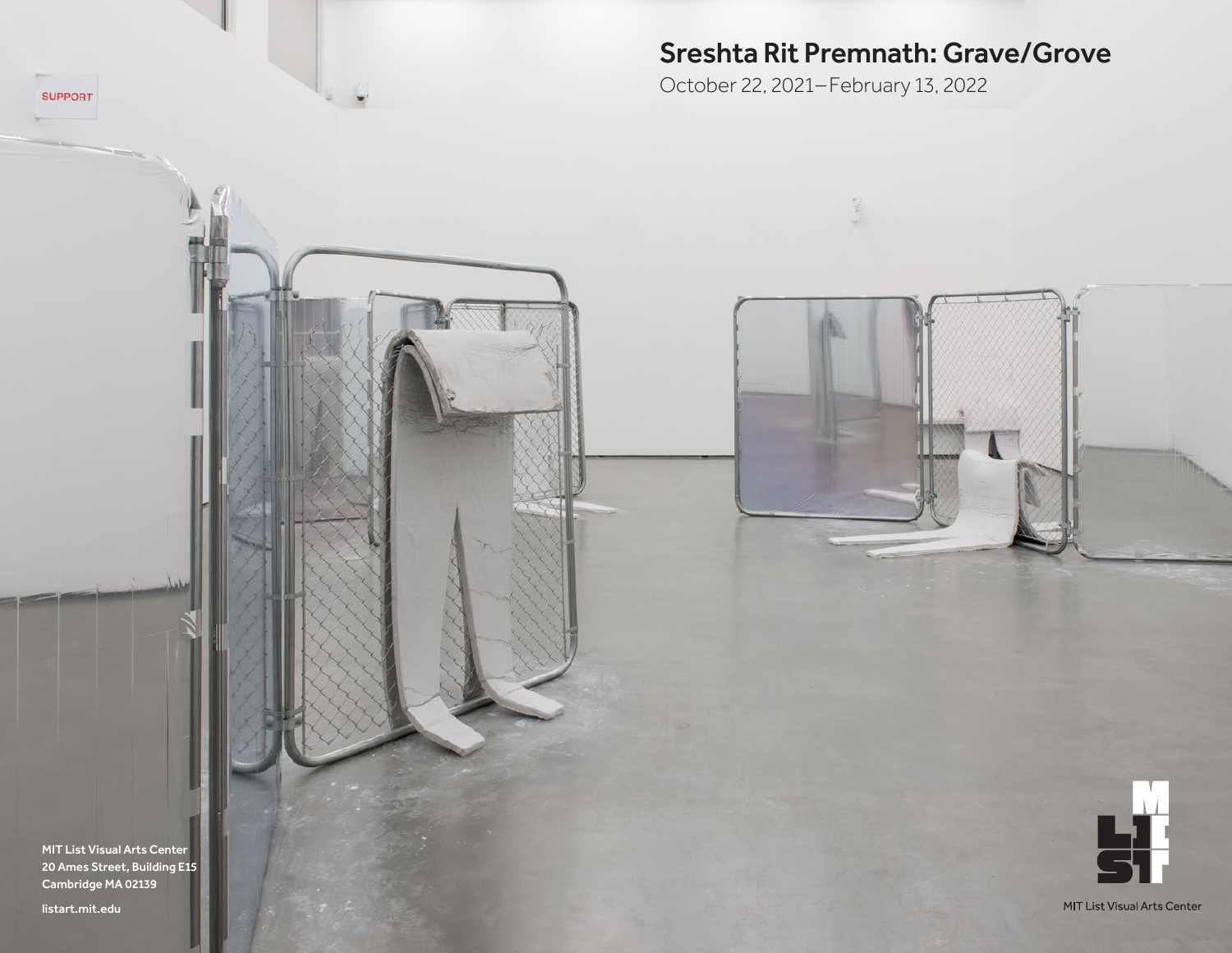# Sreshta Rit Premnath: Grave/Grove

Reference Gallery October 22, 2021–February 13, 2022

Sreshta Rit Premnath creates works in sculpture, video, photography, and installation that draw on the formal legacies of minimalism and conceptualism to think through the politics of boundaries, bodies, and labor in contemporary life. In Premnath's work, the use of a line, for example, is never neutral or abstract, but rather speaks to the power to demarcate and displace. The corrugated panels, cardboard, metal fencing, or cargo and freight materials that compose his works are not merely convenient modular readymades, but the raw material that visibly indexes "development" and the consolidation of wealth that often results. Recently, questions of space—who can own or occupy it—have guided Premnath's work, as have the artist's investigations of visibility, invisibility, and misrecognition as part of the everyday experiences of those who are marginalized.

In *Grave/Grove,* Premnath debuts a body of work that examines the ways in which natural, political, and human time are interconnected. The exhibition reflects the artist's interest in how shared spaces of growth and care, such as community gardens or nurseries, can be embedded within dehumanizing spaces of collective discipline and confinement, such as detention centers or refugee camps. Inspired by the role of gardening in the lives of incarcerated people or refugees, Premnath presents a material exploration of life that exists in otherwise inhospitable spaces. In his new works, live plants—species that are considered to be weeds—emerge from the gaps between aluminum panels, which are cut to the scale and shape of unfurled cardboard boxes. Within some of these sculptural assemblages, plaster-coated foam figures slump and lie together, their "bodies" merging with the ground as they too become sites for growth. The flat metal box-like forms allude to the discarded commercial packaging often repurposed by those who lack permanent housing to create temporary places of rest. The use of plants that are typically identified as weeds calls attention to the correspondence between horticultural and social systems, and what, or who, is deemed undesirable, or subject to removal. As the artist observes, "Although humans categorize and ostracize some beings, nature proliferates without judgement."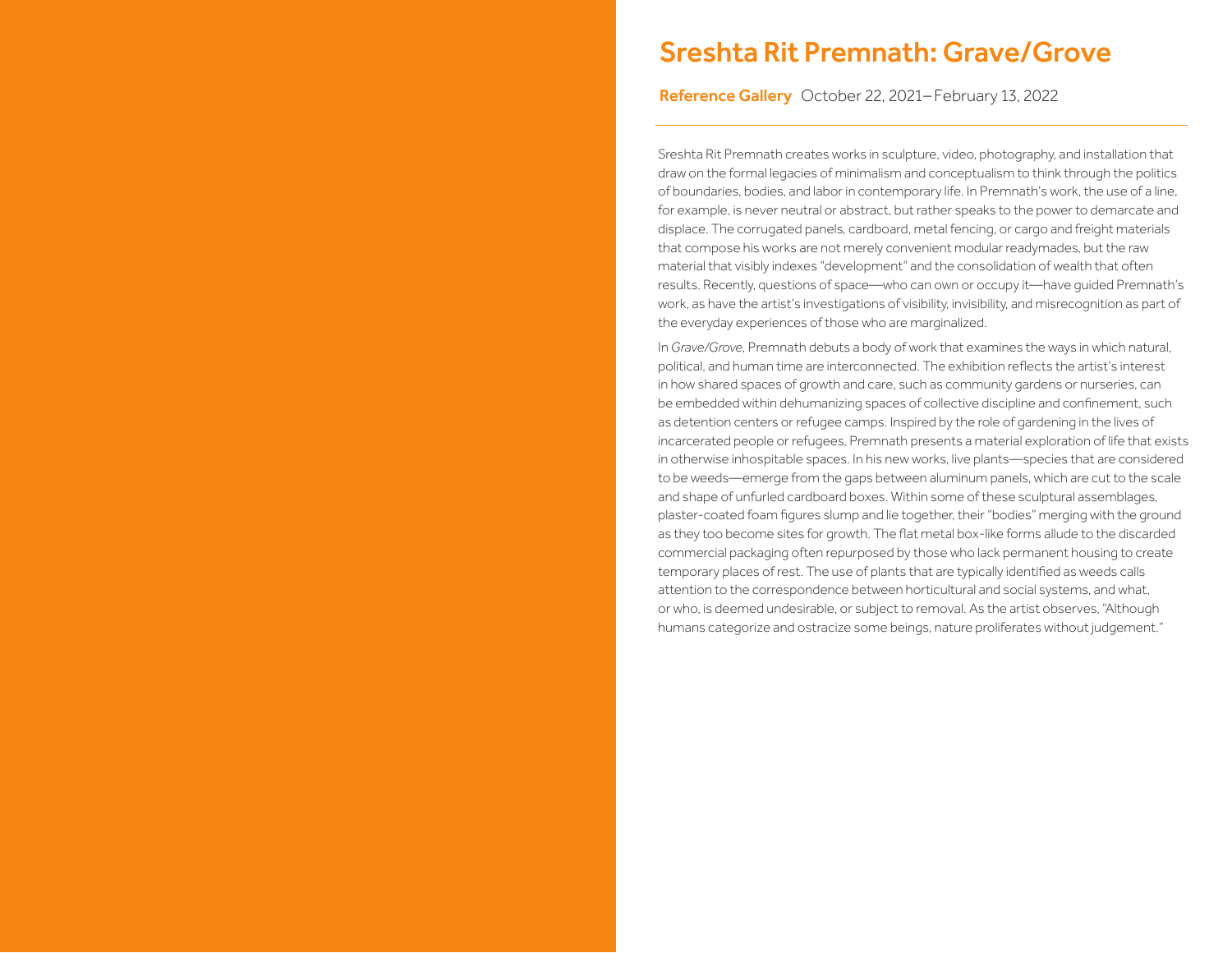

*Escape/Arrive*, 2021 *Grave/Grove*, 2021 *Insist/Exist*, 2021 *Wait/Wake*, 2021

Four text-based sculptures made to resemble emergency exit signs bear alliterative and dynamic word pairs that hint at the concepts behind the sculptural works on view. The reference to an exit—or a sign that helps one get outside—inscribes a contrast between interior and exterior, and to social and political boundaries that determine one's place or state of being. The recto/verso quality of the signs also makes it impossible to view both words at once, underscoring the way one's position informs their knowledge or understanding. The work reading *"*GRAVE" and "GROVE*"* (also the

title of the exhibition), is emblematic of the series in how it captures two states that could be antithetical or identical. One word signifies a place of death and the other a site of growth, and yet, as the artist observed during walks in a cemetery near his home in Brooklyn, NY, they are not mutually exclusive sites. Neither binaries nor opposites, these word pairs are minimalist poems that bring us closer to the artist's thinking and prompt us to consider both visual and conceptual relationships that surface through his play with language.

*Fold 8*, 2021 *Head in Sand*, 2021 *Hold/Fold 1*, 2021 *Hold/Fold 2*, 2021 *Prone*, 2021

In many of Premnath's recent sculptural works, human-scale foam figures, weighted by a plaster coating, lean against chainmail fences. These semi-abstract "slumps" are an embodiment of depletion, and hint at social structures of oppression and precarity. In his newest works, however, some plaster-clad forms—laid upon or nestled around mounds of soil—become a context for growth and new life. Dense and unruly strips of weeds emerge from the cracks in cold, metallic panels that undergird the assemblages, and their subtly reflective surfaces beckon the viewer's attention as they move through the space. Repurposed IV tubes slowly drip water from plastic jugs to irrigate the soil and plants. The repurposed medical equipment gestures to care and attests to the temporal quality of nurturing. Just as many of Premnath's earlier works have sought to address the experiences of migration or dispossession,

Installation view: *Those Who Wait*, Contemporary Art Gallery, Vancouver, 2019–2020. Photo: SITE Photography.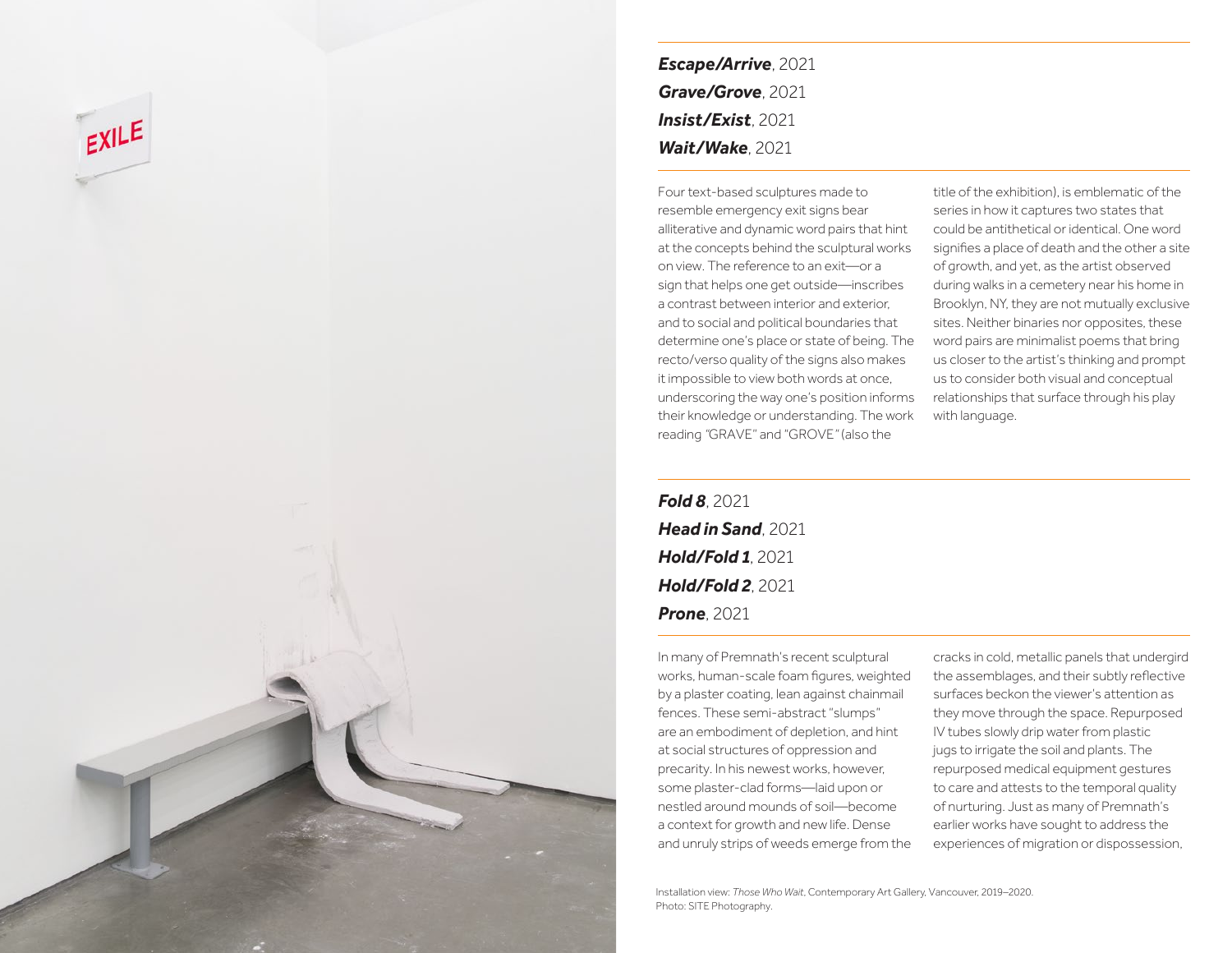

*Fold 1*, 2021 (detail). Installation view: *Sreshta Rit Premnath: Grave/Grove*, Contemporary Arts Center, Cincinnati. Photo: Wes Battoclette.

his use of weeds calls attention to hierarchies of class or classification. "The ontology of the weed is so deeply connected to its undesirability," the artist writes, "that *to weed* is also to remove."

For Premnath, these sculptures also give rise to a web of ideas that stem from the subject of waiting, which served as a theme for related public programming in fall 2020

and spring 2021. While for many the act and sensation of waiting defined the early pandemic, it was other aspects—especially the turn toward cultivating plants as a way of coping with isolation—that shaped Premnath's later thinking around these new works. Attentive to the ways that carceral spaces in particular impart a kind of "social death," Premnath also contemplated the

role of gardening for incarcerated people, and for those who are unhoused or are living in encampments as refugees. As spring arrived, the artist was struck to notice weeds sprouting out of every Brooklyn sidewalk crack, and he became drawn to their resilience. "Even as we threaten the very conditions that sustain life on earth," he observed, "weeds exuberantly explode

through the sidewalk reminding us of what we are burying. Their existence is a kind of insistence, and they await a new world, with or without us."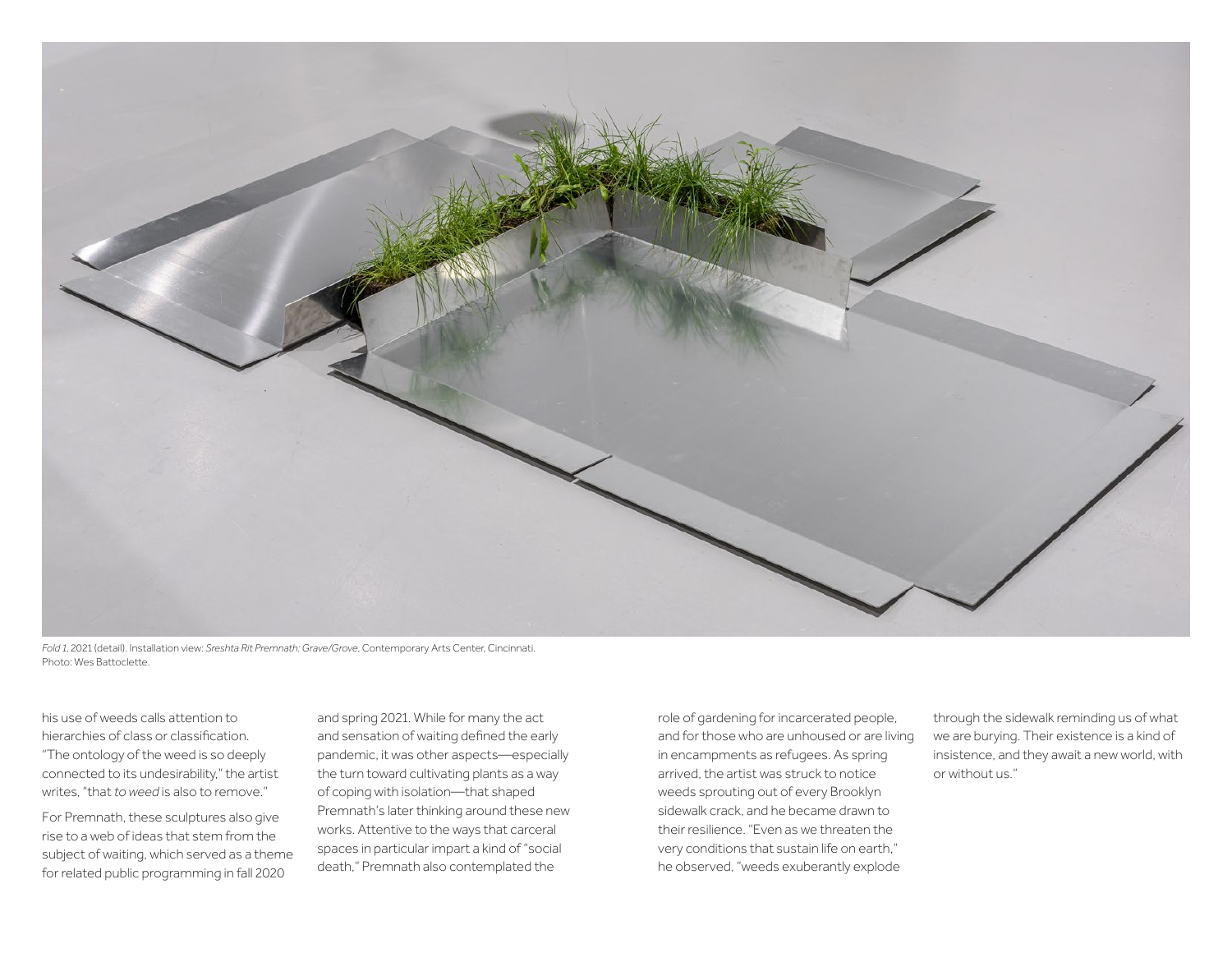#### WORKS IN THE EXHIBITION

*Escape/Arrive*, 2021 Acrylic, color gel, and LED light 14½×10×1 in. (36.8×25.4×2.5 cm)

*Fold 8*, 2021 Aluminum, weeds, water bottle, IV tube, and chain link wire Dimensions variable

*Grave/Grove*, 2021 Acrylic, color gel, and LED light 14½×10×1 in. (36.8×25.4×2.5 cm)

*Head in Sand*, 2021 Plaster, foam, aluminum, and sand 24×24×30 in. (70×70×76.2 cm)

#### *Hold/Fold 1*, 2021

Plaster, foam, aluminum, weeds, water bottle, IV tube, and chain link wire 96×114×24 in. (243.8×289.6×70 cm)

All works courtesy the artist

## ABOUT THE ARTIST

Sreshta Rit Premnath (b. 1979, Bangalore, India; lives in Brooklyn, NY) is an artist and the founding editor of *Shifter*, an issue-based journal featuring contemporary art, creative writing, and critical theory. Premnath also directs the BFA Fine Art program at Parsons School of Design in New York. His work has been the focus of solo exhibitions at Spaces, Cleveland (2007); Wave Hill, New York (2011); Contemporary Art Museum, St. Louis (2012); Nomas Foundation, Rome (2017); and the Contemporary Art Gallery, Vancouver (2019), among others. Group exhibitions include: *The Matter Within: New Contemporary Art of India*, Yerba Buena Center for the Arts, San Francisco (2011); *The Hollow Center*, Smack Mellon, New York (2013); *Common Space*, The Kitchen, New York (2014); *After Midnight*, The Queens Museum, New York; *So-Called Utopias*, Logan Center for the Arts, Chicago (both 2015); *Cartography of Ghosts*, The Drawing Center, New York (2016); *The Socrates Annual*; Socrates Sculpture Park, New York (2017); and *L'Intrus Redux*, and Westfälischer Kunstverein, Münster (2019). He holds a BFA from The Cleveland Institute of Art (2003) and an MFA from Bard College (2006).

*Hold/Fold 2*, 2021

*Insist/Exist*, 2021

*Wait/Wake*, 2021

*Prone*, 2021

Acrylic, color gel, and LED light 14½×10×1 in. (36.8×25.4×2.5 cm)

IV tube, and chain link wire

Acrylic, color gel, and LED light 14½×10×1 in. (36.8×25.4×2.5 cm)

Plaster, foam, aluminum, neem sapling, weeds, water bottle, IV tube, and chain link wire 120×150×42 in. (304.8×127×106.7 cm)

Plaster, foam, aluminum, weeds, water bottle,

24×172×12 in. (70×437.9×30.5 cm)

This exhibition is curated by Natalie Bell, Curator, MIT List Visual Arts Center, and is co-organized by the MIT List Visual Arts Center and the Contemporary Arts Center, Cincinnati, where a one-person exhibition curated by Amara Antilla is on view from September 17, 2021 to February 27, 2022. A special edition of the artist's journal, *Shifter 25: Waiting*, co-edited by Avi Alpert and Premnath, is published on the occasion of these exhibitions and resulted from a series of eight virtual dialogues between artists, architects, historians, and theorists that were convened by *Shifter* and co-hosted by the List Center and CAC in fall 2020 and spring 2021.

# PUBLIC PROGRAMS

Artist Talk: Sreshta Rit Premnath Thursday, November 4, 2021, 6:00 PM In-person program

All programs are free and open to the public. Registration required. For more information about these events and to register visit [listart.mit.edu/](listart.mit.edu/events-programs) [events-programs.](listart.mit.edu/events-programs) 

#### **ACCESSIBILITY**

The List Visual Arts Center strives to provide an accessible experience for all our visitors. For questions about program access please email [listinfo@mit.edu.](mailto:listinfo@mit.edu) 

#### LEARN MORE

#### Read

Octavia E. Butler, *The Parable of the Sower* (New York: Four Walls Eight Windows, 1993).

Octavia E. Butler, *The Parable of the Talents* (New York: Seven Stories Press, 1998).

Peter Del Tredici, *Wild Urban Plants of the Northeast* (Ithaca: Cornell University Press, 2010).

Nathanial Johnson, *Unseen City: The Majesty of Pigeons, the Discreet Charm of Snails & Other Wonders of the Urban Wilderness* (New York: Rodale, 2016).

Jamaica Kincaid, "Sowers and Reapers," *The New Yorker*, January 22, 2001.

#### Watch

Adoor Gopalkrishnan, *Mathilukal* [Walls], 1990.